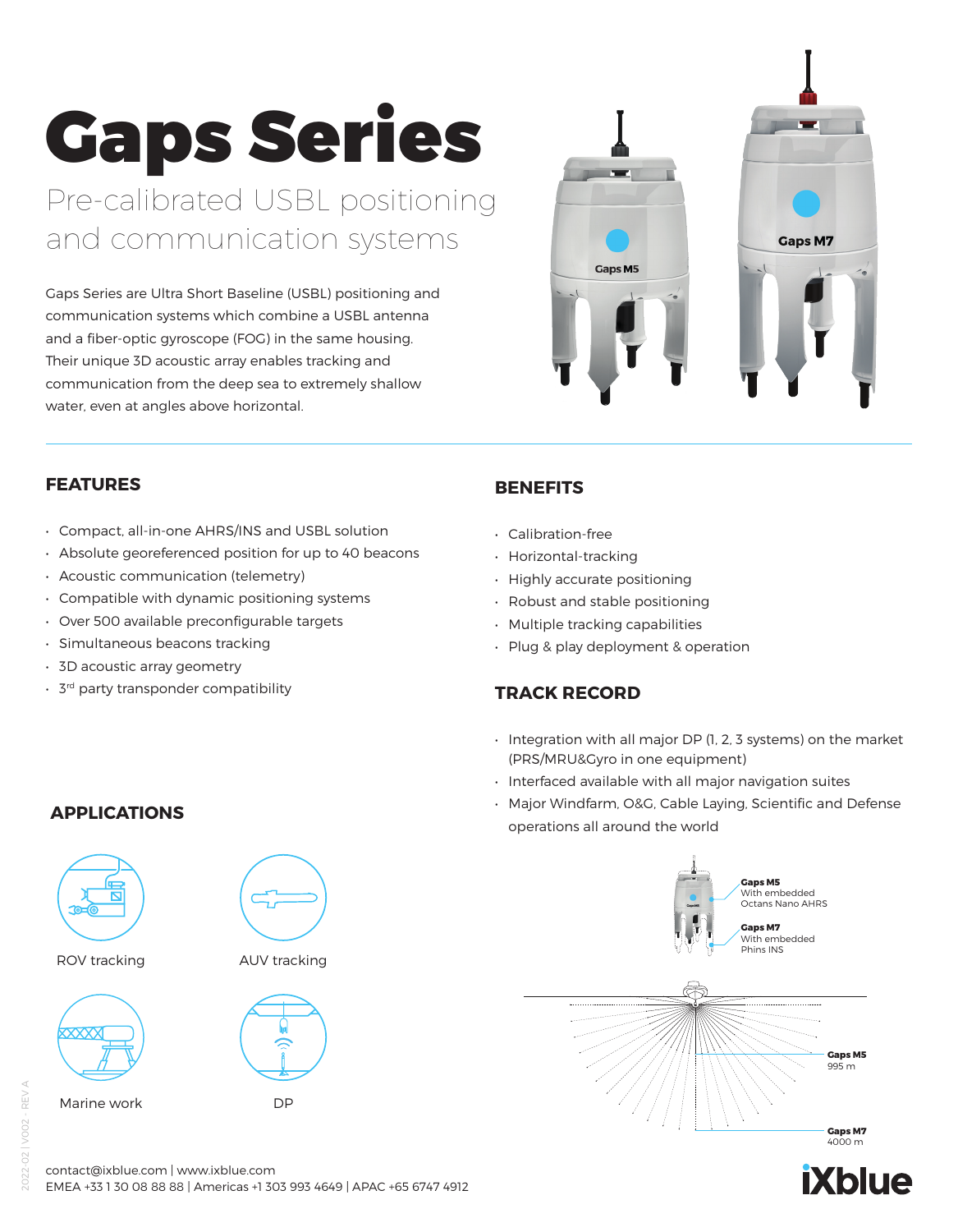#### **GAPS SERIES SPECIFICATIONS**

| Positioning <sup>(1)</sup>                      | Gaps M5              | Gaps M7              |
|-------------------------------------------------|----------------------|----------------------|
| Operating range                                 | 995 <sub>m</sub>     | 4000m                |
| Acoustic Precision*<br>(% of slant range CEP50) | 0.10%                | 0.06%                |
| Absolute accuracy**<br>(% of slant range CEP50) | 0.2%                 | 0.06%                |
| Range / Bearing precision                       | $0.02m/0.10^{\circ}$ | $0.02m/0.03^{\circ}$ |

| <b>Performance</b>  | Gaps M5<br><b>Gaps M7</b><br>200 deg below acoustic array<br>200 deg below acoustic array |                  |  |
|---------------------|-------------------------------------------------------------------------------------------|------------------|--|
| Coverage            |                                                                                           |                  |  |
| Operating frequency | 21.5 to 30.5 kHz                                                                          | 21.5 to 30.5 kHz |  |
| Positioning rate    | 0.8 seconds                                                                               | 0.8 seconds      |  |
| Number of target    | 40                                                                                        | 40               |  |

| <b>Mechanical</b>       | Gaps M5<br><b>Gaps M7</b> |                      |  |
|-------------------------|---------------------------|----------------------|--|
| Housing                 | Carbon fiber painted      | Carbon fiber painted |  |
| Weigth in air/water     | 14 kg / NC                | 16 kg / -7 kg        |  |
| Dimensions ( $Hx\phi$ ) | 520x296 mm                | 638x296 mm           |  |

| <b>INS/AHRS specifications</b><br>Gaps M5 |                       | <b>Gaps M7</b>        |  |
|-------------------------------------------|-----------------------|-----------------------|--|
| <b>Type</b>                               | AHRS                  | <b>INS</b>            |  |
| Heading accuracy                          | 0.15 deg seclat (RMS) | 0.01 deg seclat (RMS) |  |
| Roll/Pitch accuracy                       | $0.1^\circ$ RMS       | $0.01^\circ$ RMS      |  |

\*: in vertical condition, acoustic and INS/AHRS precision. SNRin > 20 dB

\*\*: In vertical conditions. Including GNSS error of 0.1m. Sound velocity profile compensated. Transponder transmit level = 191 ref μPa@1m. Slant range of 900m. SNR>20dB

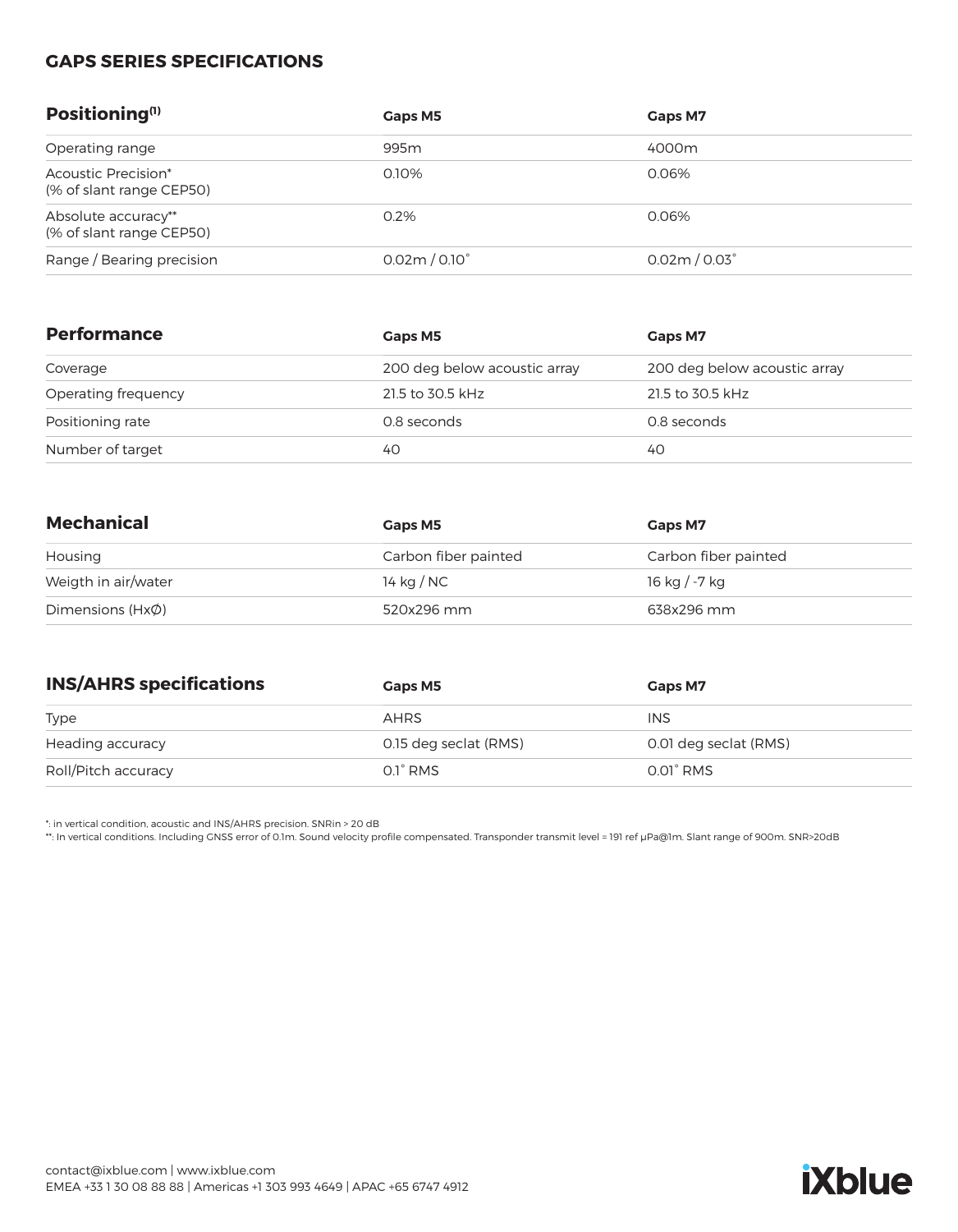#### **GAPS SERIES SPECIFICATIONS**

#### **Environments**

| Temperature (Operating and storage) | $-5\degree$ C to +35 $\degree$ C and -40 $\degree$ C to +70 $\degree$ C $-$ |
|-------------------------------------|-----------------------------------------------------------------------------|
| Shock vibration                     | XPX 10-812 class B                                                          |
| EMC                                 | 89 / 336 / EEC – EN 60945                                                   |

| <b>Interfaces</b> | Gaps M5                                                                                                      | Gaps M7                                         |
|-------------------|--------------------------------------------------------------------------------------------------------------|-------------------------------------------------|
| Power supply      | 100 to 240 VAC / 50~60Hz<br>or 24/36 VDC - 22 W                                                              | 100 to 240 VAC / 50~60Hz<br>or 24/36 VDC - 30 W |
| Control / command | Ethernet with web-based MMI                                                                                  | Ethernet with web-based MMI                     |
| Input/output      | 1x Ethernet (RJ45) and 4 x Serial<br>1x Ethernet (RJ45) and 4 x Serial<br>(RS232/422/485)<br>(RS232/422/485) |                                                 |
| Synchronisation   | TTL (BNC) 2 ouputs and 2 inputs (1pps)                                                                       | TTL (BNC) 2 ouputs and 2 inputs (Ipps)          |

#### **GAPS BOX SPECIFICATIONS**

| Dimension                           | 233 mm x 330 mm x 94 mm      |
|-------------------------------------|------------------------------|
| Weight                              | 4.6 kg                       |
| Temperature (Operating and storage) | -5°C to +50°C -40°C to +80°C |

#### **GAPS SERIES TRANSPONDERS**

Gaps is compatible with all iXblue MF beacons including:

| <b>Name</b>               | <b>Description</b>                                                          | <b>Acoustic</b><br>communication | <b>Applications</b>                                              |
|---------------------------|-----------------------------------------------------------------------------|----------------------------------|------------------------------------------------------------------|
| MT9x2 series              | Internal rechargeable battery,<br>OEM, 1000, 3000m depth rated              |                                  | ROV. Tow fish and diver<br>positioning                           |
| MT8x2 series              | Internal Lithium battery<br>3000m and 6000m depth rated                     |                                  | ROV. Tow fish and diver<br>positioning                           |
| MTBx2 series              | Mini transponder for AUV<br>OEM and 300m depth rated                        |                                  | AUV positioning                                                  |
| Canopus<br>$\mathbb{Z}$ d | LBL and Sparse LBL<br>Intelligent transponder<br>4000 and 6000m depth rated |                                  | AUV positioning, LBL<br>calibration, Dynamic<br>Positioning (DP) |

Third-party transponders compatibility: contact iXblue